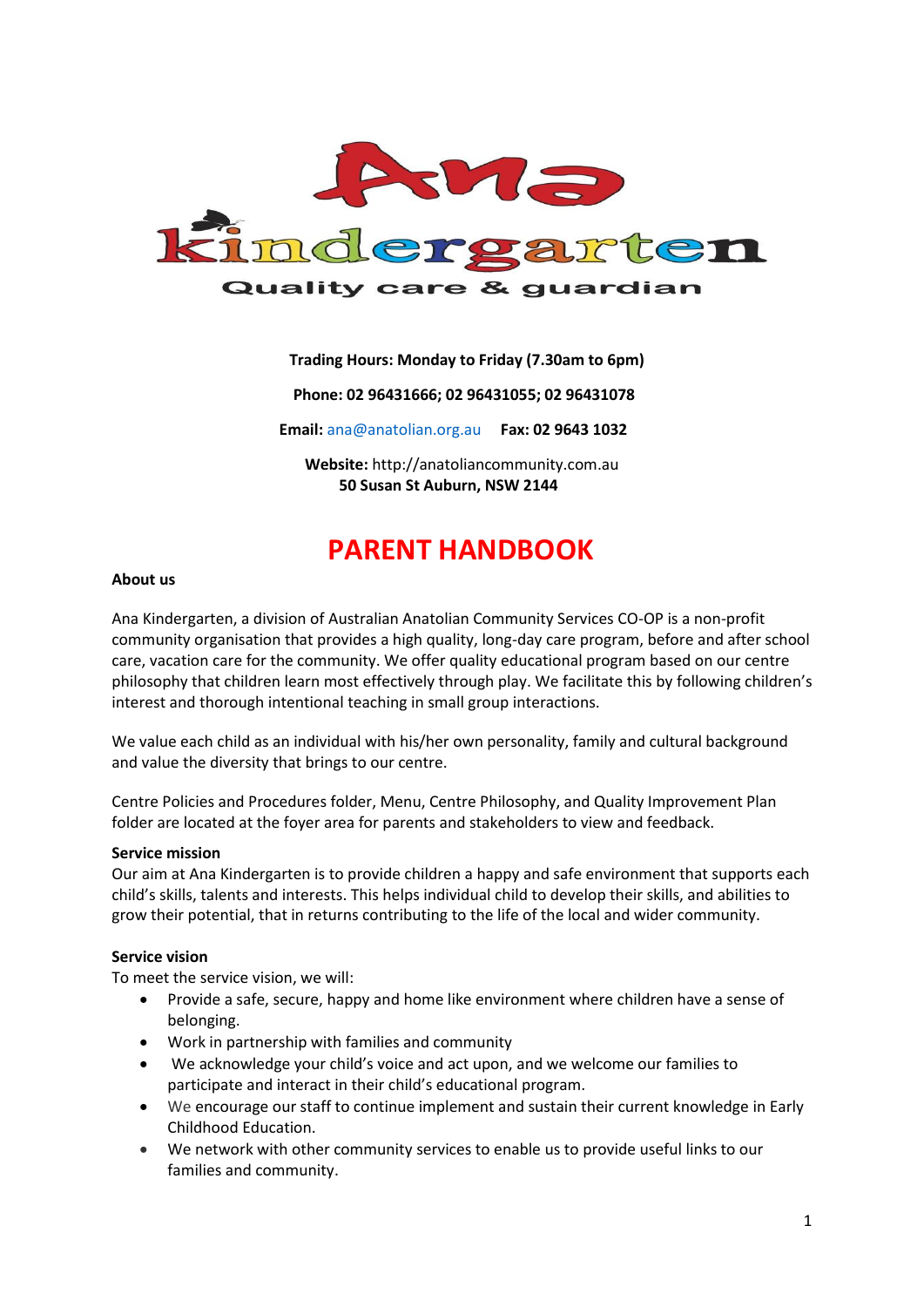## **Our Philosophy**

We believe….

- Each child has the right to be safe, respected, valued, and supported to explore, and initiate learning.
- Each child is a unique individual who needs secure, caring and stimulating atmosphere to grow and mature emotionally, intellectually, physically and socially.
- It is crucial to adapt the centre curriculum to support each individual child including cultural factors which contribute to who the child is, how the child learns and responds.
- Building trustworthy relationships with parents and guardians which turn will support children's learning and help them gain life-long skills.
- Parent involvement in children's education is beneficial for children, parents, educators and the centre. We acknowledge and value your contribution to your child's learning, the centre's curriculum and programs.
- That educators to provide play based learning and child-centered ways of learning to support individual child's strength, abilities, interest, their dispositions, physical and emotional well-being.

## **Staff**

We are a dynamic team committed to providing high quality education and care for children. All our staff have knowledge, training and experience in Early Childhood education and care. Many of our staff have over 10+ years of experience in working early childhood program.

## **Staff qualifications**

**-**Fully trained Early Childhood Teachers -Diploma Trained -Certificate III in Children's Service All of our staff are qualified with current First Aid, Anaphylaxis, Asthma and CPR training.

## **Educational program at Ana Kindergarten Teletubbies room (0 to 2.5 years program)**

Children's learning begins at birth. A calm, safe, caring and attentive environment is provided in the nursery. We provide opportunities for children to explore musical experiences, sensory experiences, pretend play, language and literacy and many more learning experiences to support individual child's emotional wellbeing, social skills and independence.

# **Yellow room (2.5 to 4 years program)**

Our program supports each child in managing emotions, develop their autonomy, sense of agency, social and emotional, language, creativity, physical development, independence and playing cooperatively with peers. We introduce numeracy and literacy through play based and interestcentered activities.

# **Blue room (Preschool program)**

Our educators aim to support individual child to have self-help skills, self-expression, express their ideas through art, literacy, natural and processed resources; nurture their decision making,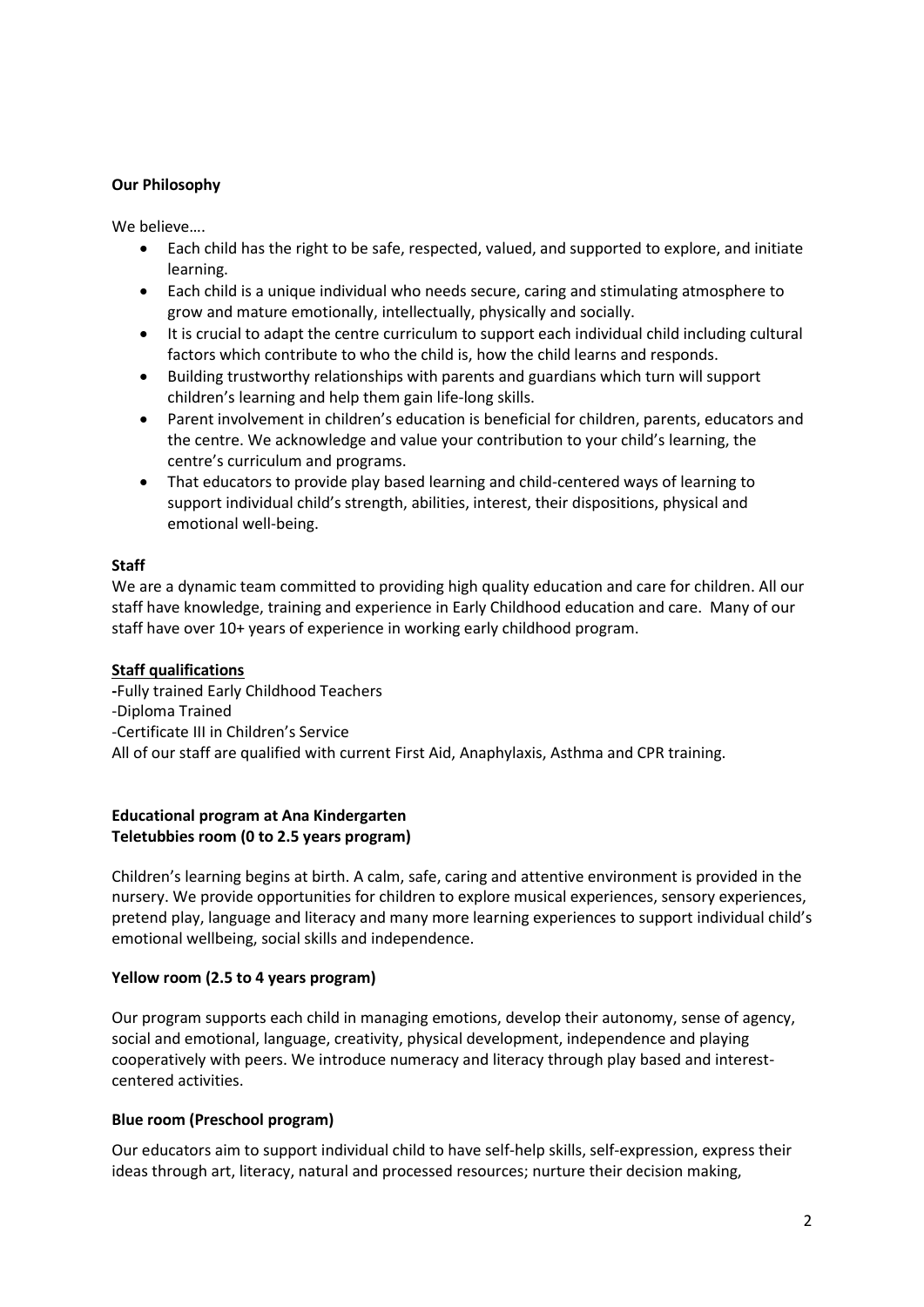resilience, language and social skills, build relationships, play collaboratively with peers, and learn about safety. This is to support children in their transition to school, and helping them to have a positive disposition towards learning that they will carry on in their life. Preschool children will experience preschool programs including transition to school, PreLit program (a skilled based, early literacy preparation program for preschool children in the year before school) and PALS (Plan and Learning Tool Socialize). Skills children develop in Ana Kindergarten will become foundation for lifelong learning.

# **Transition between rooms**

Educators will observe, plan and support each child's learning based on The EYLF Early Years Planning Cycle. As soon as a child is ready to move to Yellow or Blue Class, room leaders will discuss the orientation and transition process with parents/caregivers. This will happen before the child turn 2.5 years old or 4 years old –whenever the child is ready.

# **Out of School Care Hours /Vacation Care**

We offer a caring, educational safe environment for primary school age children from 5 to 12 years old. Educators advocate each child's learning through meaningful interactions with peers and educators. OSHC services offer a range of supervised activities that encourage children to expand on their interests, exploring nature and animals to implement environmental sustainability, support their autonomy, sense of agency, develop sense of belonging, being and becoming within groups. Centre implements My Time Our Place Framework to make care services for school aged children at Ana Kindergarten.

# **EPortfolios/Storypark**

We document individual child's learning in learning stories and eportfolios, and we share learning stories and eportfolios privately with families. Storypark's cloud-based software provides an account for each family to access updates, photos and video while we are working with your child. Parents are the administrators of your child's account and the owner of all photos, videos and content. Parents/Guardians can invite extended families anywhere in the world to comment and add stories, share family heritage and culture. This helps educators focus on your child's unique needs and abilities. Please let us know if you do not wish to access your child's eportfolio, so that we can organise a portfolio folder for your child.

# **Our curriculum**

The Early Years learning Framework (EYLF), the National Quality Standards and the Code of Ethics underpin our curriculum and practice. Our curriculum is based on children's interest, skills, needs and the educators support them through planned and spontaneous experiences while incorporating family input.

The EYLF outlines that: "Children's learning is ongoing and each child will progress towards the outcomes in different and equally meaningful ways. Learning is not always predictable and linear. Educators plan with each child and the outcomes in mind." (Early Years Learning Framework, p.19). With this in mind we encourage educators to use this reference as a source of information rather than as a prescriptive checklist. A sound understanding of developmental milestones will support educators to effectively assess children's play and learning. Intentional teaching, planning and evaluation should be based on sound professional knowledge. It is our belief that when educators embed the practices and principles of the EYLF into their daily practice, the EYLF outcomes will follow, as will the capacity to meet the National Quality Standards.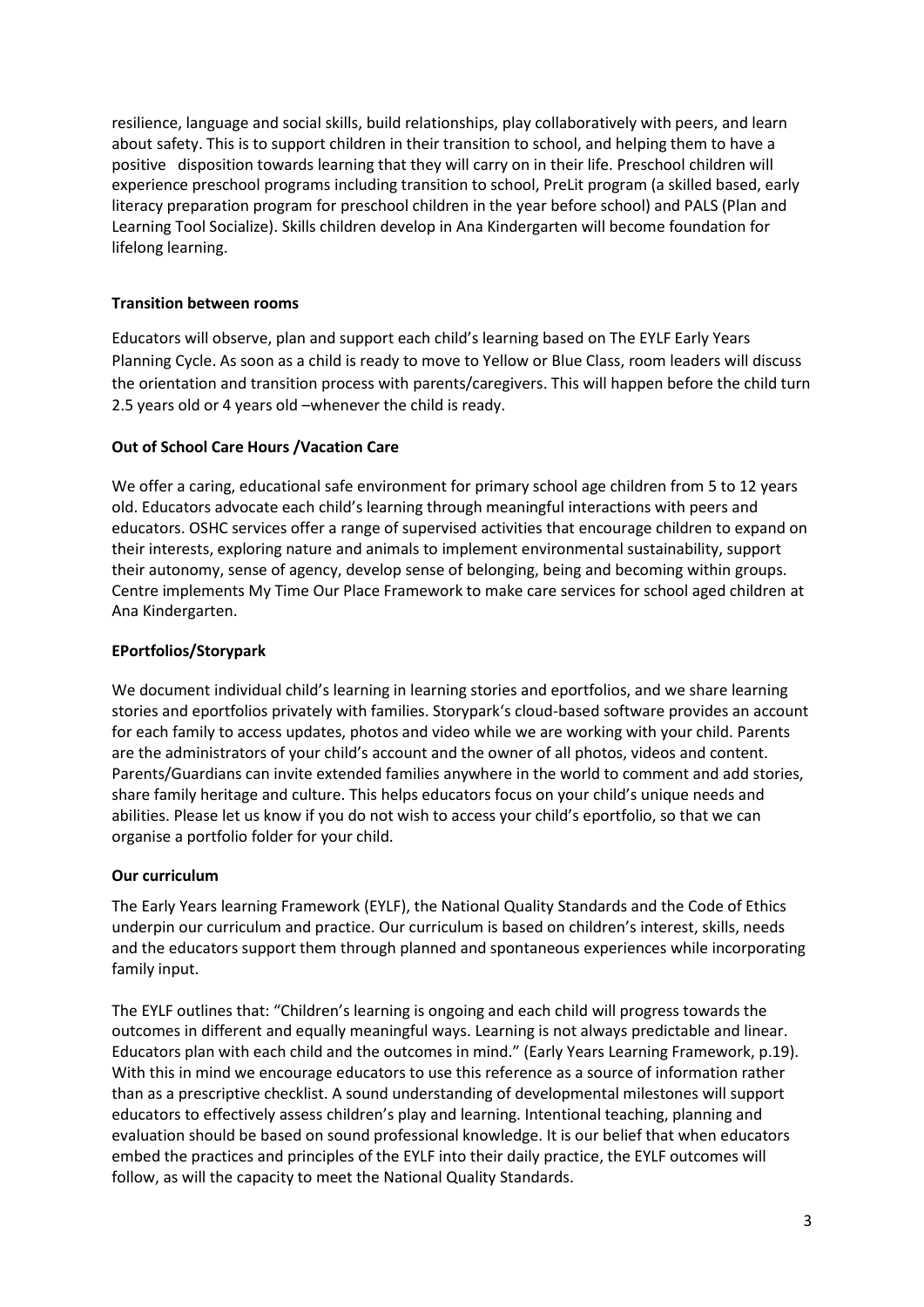Reflections, observations and evaluation of our programs are available each day for families to read, and feedback.

## **Embedding Environmental Sustainability at Ana Kindergarten**

# *"The service cares for the environment and supports children to become environmentally responsible." (Element 3.2.3-NQS)*

Ana Kindergarten implements sustainability practices in our everyday service setting. Children are encouraged to discuss about sustainable practices such as how food and scraps left over after meal times, water savers, responsible for noticing lights, fans and other appliances left on when not in use, and involve in suitability projects such as composting, worm farms, gardening and recycling project. Staff and families are encouraged to role model energy and water conservation practices, purchase resource that is eco-friendly and reduce amount of plastic used. Other suitability education topics are regularly updated in our monthly newsletter.

## **What is Munch & Move program at Ana Kindergarten?**

The Munch & Move program aims to promote and encourage children's healthy eating and physical activity and reduce small screen recreation. Through Munch & Move NSW, early childhood educators have the opportunity to participate in professional development training that assists them to implement a fun, play-based approach to support healthy eating and physical activity habits in young children.

## **Food**

The centre provides breakfast, morning tea, afternoon tea, late afternoon tea, and hot meals cooked everyday, which consists of a main meal and fruit or dessert. The Ana Kindergarten menu abides by the Munch & Move guidelines. For further details refer to the centre's Spring/Summer and Autumn Winter menu.

## **Safe Sleep/ Rest/Routine- Treasures and possessions**

Staff respect the need for rest and relaxation requirements to be aligned with each child's social and cultural background and personal preferences. Staff will communicate daily with parents about their child's routines that are placed at service and at the child's home. Children who do not require rest will be provided with appropriate and quiet rest areas and activities. Details of eat, sleep, and nappy change will be provided at eat/sleep and nappy chart area. Parents are required to provide a drinking bottle, bed sheets and blankets for their child. Your child's name must be clearly written on all properties. The bedsheet and blanket are taken home every Friday to be washed and returned the following Monday. Sometimes, children need to bring a special toy to use as a bridge between home and centre. On these occasions, we will work with you and your child to make it possible for your child. The centre will not responsible for any lost items.

# **Baby bottles, bedsheets, blankets and pacifiers**

Parent may send extra bottles, a small security blanket, bedsheets, blankets and or a pacifier for your child. Staff will make every effort to keep track of these items but will not be held responsible if lost. Please communicate with your child's educators so a consistency strategy between home and our centre may be established

# **Shoes/Dress regulations- Sun Smart Policy**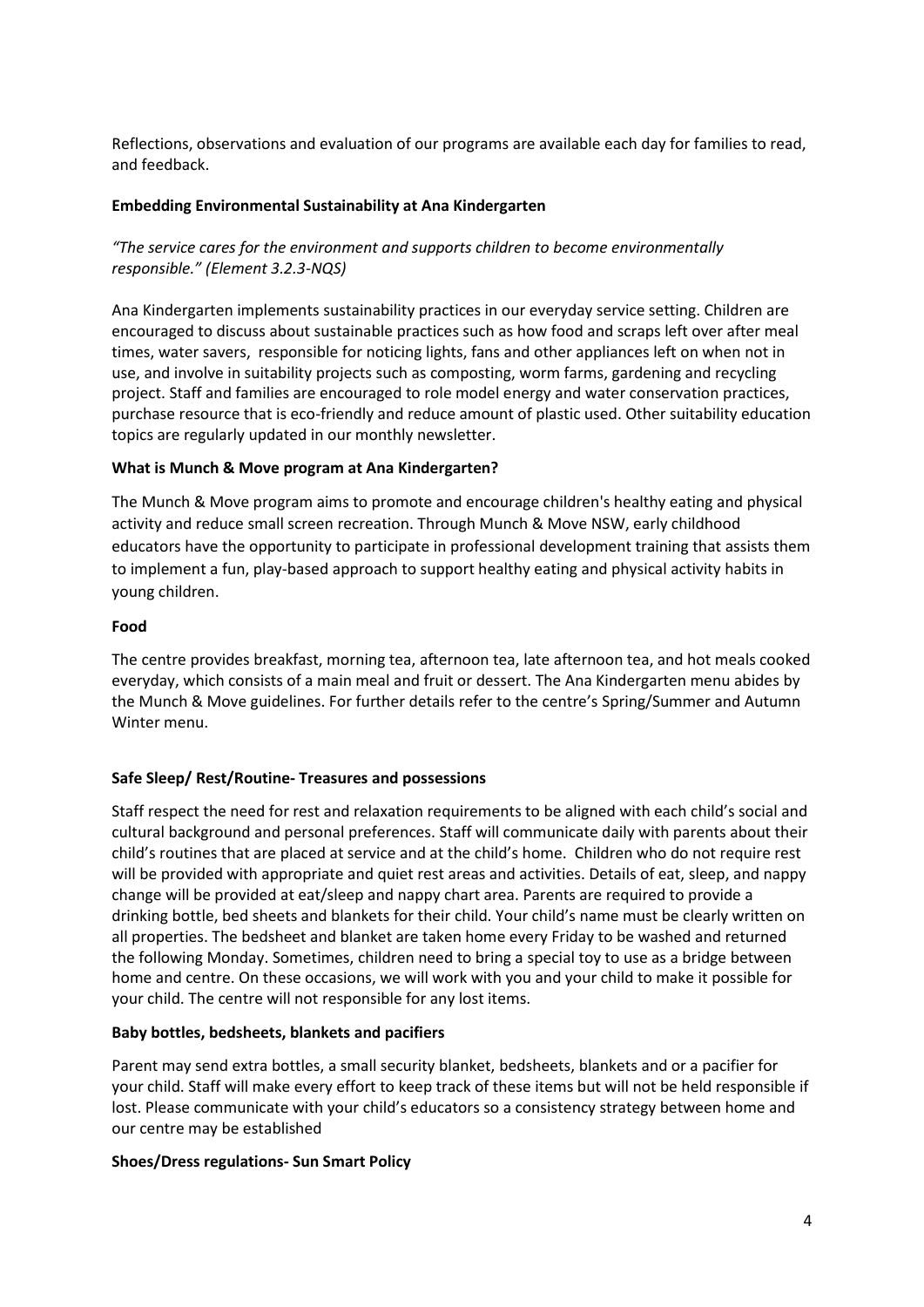No thongs and sleeveless shirts are to be worn by children in the Centre. The children should wear shirts that cover their shoulders at all times and enclosed shoes. All children must have spare clothing. All items should be labelled accordingly.

The centre implements the Sun smart policy where children are to slip, slop, slap. Educators and children wear sun-safe clothing that covers as much of the skin as possible, wear sunscreen and a broad-brimmed or bucket hat. Also, it is recommended that children seek out shady areas. Children without a hat will be asked to play in a sheltered area such as under the shade area or veranda. Sunscreen must be applied by parents prior to children attending the centre.

## **Celebrations**

We welcome and encourage families to bring cupcakes or muffins to help celebrate your child's special birthday with their peers. Please ensure the food do not contain nuts, as we are a nut free centre.

# **Photography and publicity**

Photography of the children participating in our programs may be taken from time to time and may appear on Storypark, newsletters, centre website, Facebook, brochures etc… Your permission for photographs including your child, to be used without compensation, is part of this agreement. Please let the centre know through enrolment form if you prefer your child's photos not to be taken .Please advise the class educators if you would like to take the photos of your child at the service especially events such as birthday celebration, graduation. Parents/guardians are not allowed to take others' child photos while you are visiting the centre.

## **Communication with families**

Staff and Families work in partnership to ensure individual child's needs, and wellbeing are met. Ways of communication:

- Daily Communication
- Parent Pigeon Holes
- Phone Call
- Email
- Parent Meetings
- Newsletters
- Daily Curriculum
- Eportfolio (Storypark)/Portfolio folder

**Parents are welcome to call to arrange meeting with your child's educator for concerns about any aspect of our programs, or your child's care and learning. Each child is provided with a pigeon hole. Please check these daily for notes, newsletters, invoices etc…**

## **Our main office must be informed of any of the following changes:**

- Address and /or phone number, or email address
- Parent/guardian employment
- Health/immunisation up dates
- Other pertinent information related to your child

## **Incident/ Accident/ Injury/Trauma Report**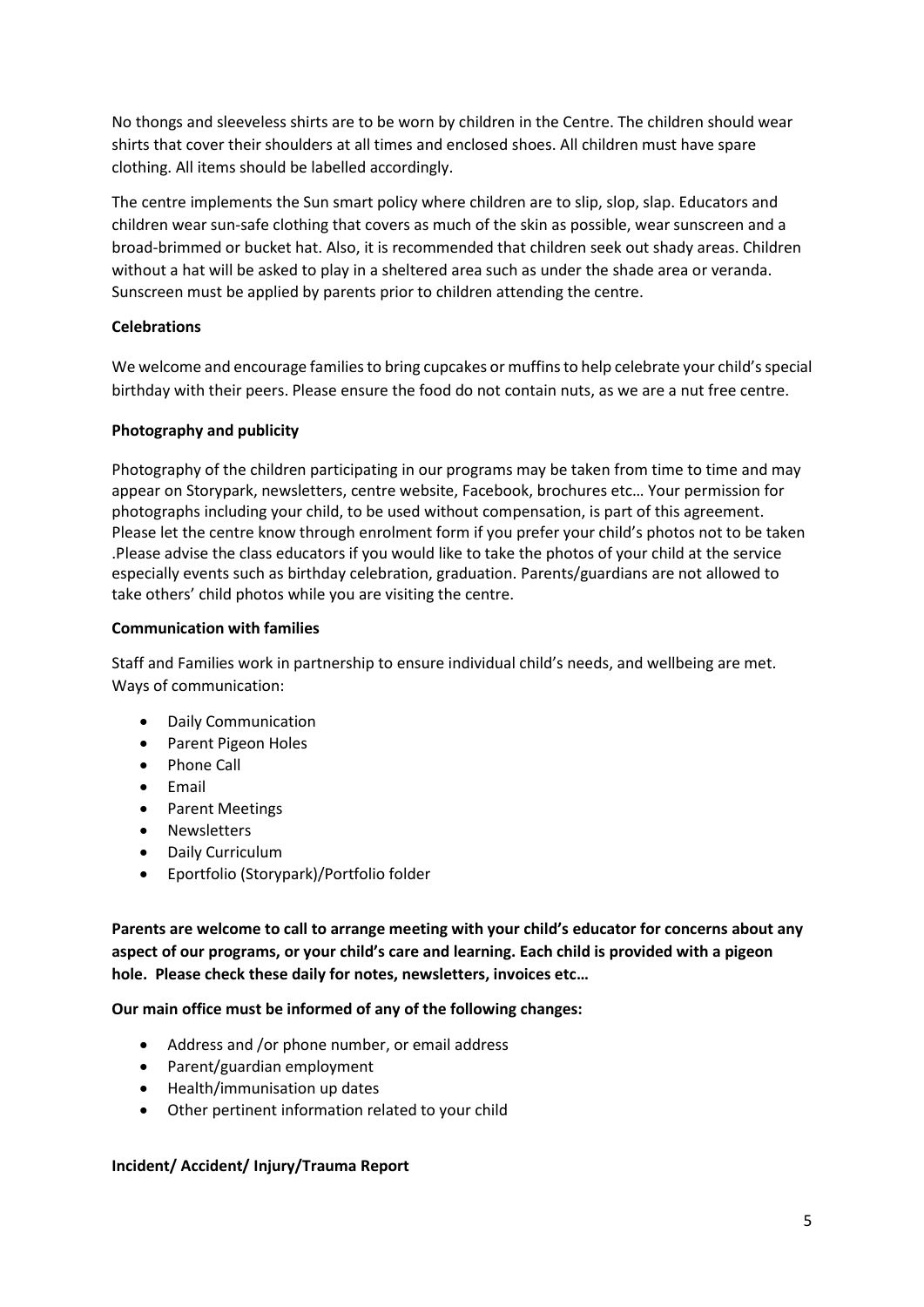If the child has bumped their head (neck above) the parents/guardians or emergency contacts will be notified by telephone as soon as practicable.

Should an incident involving your child require documenting, an Incident Form will be completed and provided to the parent to sign upon collection of the child. The signed form will then be filed in the Incident report file.

## **Medical management plans**

If your child/ren have any sort of medical condition, it is vital that you advise the staff on duty when you drop off them off at the centre. We take the responsibility for the care of your child, including the administration of medication seriously, so educators appreciate your cooperation with our procedures to ensure it is done properly.

Please also hand over the medicine, doctor's description and fill out Administration of Authorised Medication record. All medicine will be kept in safe area at Ana Kindergarten, out of the reach of children.

## **CCTV in operations**

Our service has in operation CCTV cameras to help ensure the safety and security of children, employees and visitors to our service. Surveillance footage may be used to minimise or eliminate immediate risks to children, employees or visitors, or it may be used as evidence in any matter which involves the Police or Courts/Tribunals. Access to the surveillance recording will be accessed only with matters involving police, Courts, Tribunals and Management.

# **First Aid / Medication / Allergies**

Basic first aid will be given to any child who requires assistance by a trained staff member of Ana Kindergarten. If your child takes medication you must include details of the child and doctor's certificate, ensure declaration of medication record is completed and medication is given to the staff. If your child has anaphylaxis and/or asthma conditions, an anaphylaxis and asthma plans which are written by the doctor need to be provided upon enrolment and families need to speak to the Nominated Supervisor about your child's medical requirements.

## **Illness and medical emergencies**

You are the best judge of your child's health and we trust you will not bring a sick child to the center. However, if while in our care your child becomes ill or displays an unknown rash, your child's educator will consult the director/nominated supervisor and you may be called to come take your child home. In circumstance of a staff member being unable to contact a parent/guardian's, emergency contact persons, parents are asked to give permission in enrolment form for staff to give Panadol to the child while the child is waiting to be picked up by parents. In this circumstance, the child will not attend the centre during the next 24 hours.

When called, you (or an alternate emergency person) are expected to come as soon as possible. If the child is in medical conditions which threaten their life, parents or alternate emergency person did not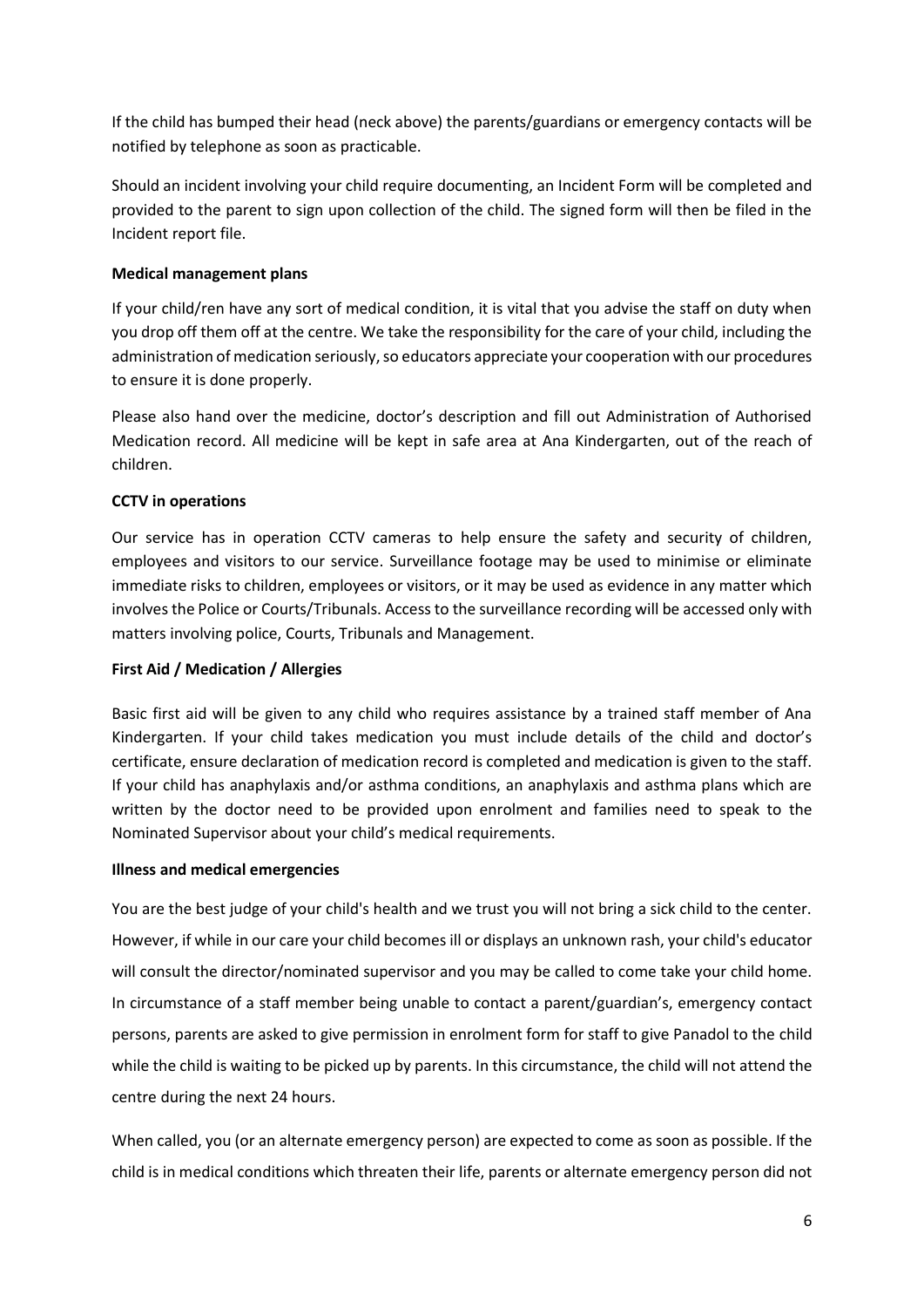pick up the child, centre needs to call an ambulance and parents are responsible for paying the cost of the ambulance. This is to protect the health of your child and his/her classmates.

## The following criteria will be considered in determining if your child must go home:

- Unknown rash.
- Fever of above 38.
- Highly contagious condition such as head lice, chicken pox, strep throat, pin worms, mumps, impetigo, conjunctivitis (pink eye), etc.
- Diarrhea or vomiting (more than two loose, watery stools).
- Consideration will be taken if your child is allergic to certain food/drink products or on medication.

# Your child may return to the center after:

- Obtaining written verification from a doctor (doctor certificate).
- Fever-free for 24 hours without the Panadol or antibiotic
- In the case of chicken pox, when all the lesions are scabbed over.
- In the case of head lice, following treatment with appropriate shampoo so that all the live eggs are gone.
- Your child will not attend the service within 24 hours after s/he suffers diarrhoea.

If questions arise to the appropriateness of a child's return to the center, the final decision will be that of the Center Director or Nominated Supervisor.

# **Infectious Disease**

Infections and illnesses may be spread amongst staff and children in a child care environment. An effective preventive measure is the implementation of exclusion periods which ensure that children and staff attend Ana Kindergarten only when well enough to do so (refers to recommended minimum exclusion periods sheets). For your awareness of infectious disease at centre, please read infectious disease notice at the foyer area daily.

# **Immunisation**

From 1 January 2018, parents must provide a copy of one or more of the following documents to enrol in a child care centre:

- a [Medicare Immunisation History Statement](http://www.health.nsw.gov.au/immunisation/Pages/childcare_qa.aspx) which shows that the child is up to date with their scheduled vaccinations or
- a [Medicare Immunisation History Form](https://www.humanservices.gov.au/health-professionals/forms/im013) on which the immunisation provider has certified that the child is on a recognised catch-up schedule (temporary for 6 months only) or
- a [Medicare Immunisation Medical Exemption Form](https://www.humanservices.gov.au/health-professionals/forms/im011) which has been certified by a GP.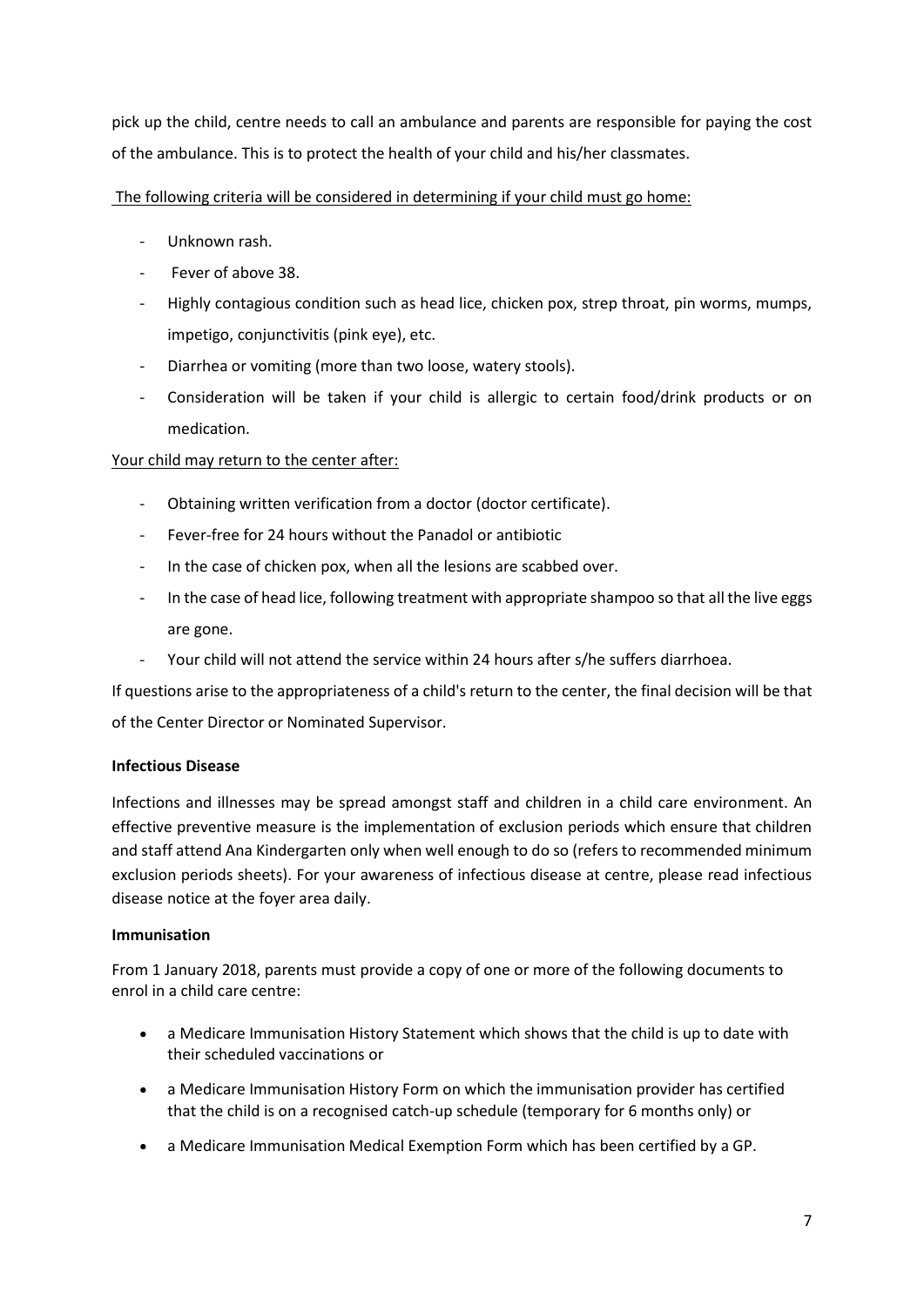No other form of documentation is acceptable (i.e. Blue Book). Overseas immunisation records must **not** be accepted by child care centres. The overseas immunisation records need to be assessed by an immunisation provider who will transfer the information to the Australian Immunisation Register (AIR). Parents can then request a Medicare Immunisation History Statement.

Temporary exception (for 12 weeks after enrolment) will be extended to Aboriginal children and those in out of home care.

# **National Immunisation Program Schedule**

From 1 July 2018

Australian Government Department of Health

National Immunisation Program

A joint Australian, State and Territory Government Initiative

| Age                                                                                                                                              | Disease                                                                                                        | Vaccine Brand                                                  |  |
|--------------------------------------------------------------------------------------------------------------------------------------------------|----------------------------------------------------------------------------------------------------------------|----------------------------------------------------------------|--|
| Childhood vaccination (also see influenza vaccine)                                                                                               |                                                                                                                |                                                                |  |
| <b>Birth</b>                                                                                                                                     | Hepatitis B (usually offered in hospital)a                                                                     | H-B-Vax <sup>®</sup> II Paediatric or<br>Engerix B® Paediatric |  |
| 2 months                                                                                                                                         | Diphtheria, tetanus, pertussis (whooping                                                                       | Infanrix <sup>®</sup> hexa                                     |  |
| Can be given from 6 weeks of age                                                                                                                 | cough), hepatitis B, polio, Haemophilus<br><i>influenzae</i> type b (Hib)                                      |                                                                |  |
|                                                                                                                                                  | Pneumococcal                                                                                                   | Prevenar 13 <sup>®</sup> Rotarix <sup>®</sup>                  |  |
|                                                                                                                                                  | Rotavirusb                                                                                                     |                                                                |  |
| 4 months                                                                                                                                         | Diphtheria, tetanus, pertussis (whooping<br>cough), hepatitis B, polio, Haemophilus<br>influenzae type b (Hib) | Infanrix <sup>®</sup> hexa                                     |  |
|                                                                                                                                                  | Pneumococcal                                                                                                   | Prevenar 13 <sup>®</sup>                                       |  |
|                                                                                                                                                  | Rotavirusb                                                                                                     | Rotarix®                                                       |  |
| 6 months                                                                                                                                         | Diphtheria, tetanus, pertussis (whooping<br>cough), hepatitis B, polio, Haemophilus<br>influenzae type b (Hib) | Infanrix <sup>®</sup> hexa                                     |  |
| Additional vaccines for Aboriginal<br>and Torres Strait Islander children<br>(QLD, NT, WA and SA) and<br>medically at-risk children <sup>c</sup> | Pneumococcal                                                                                                   | Prevenar 13 <sup>®</sup>                                       |  |
| 12 months                                                                                                                                        | Meningococcal ACWY                                                                                             | Nimenrix®                                                      |  |
|                                                                                                                                                  | Measles, mumps, rubella                                                                                        | M-M-R® II or Priorix®                                          |  |
|                                                                                                                                                  | Pneumococcal                                                                                                   | Prevenar 13 <sup>®</sup>                                       |  |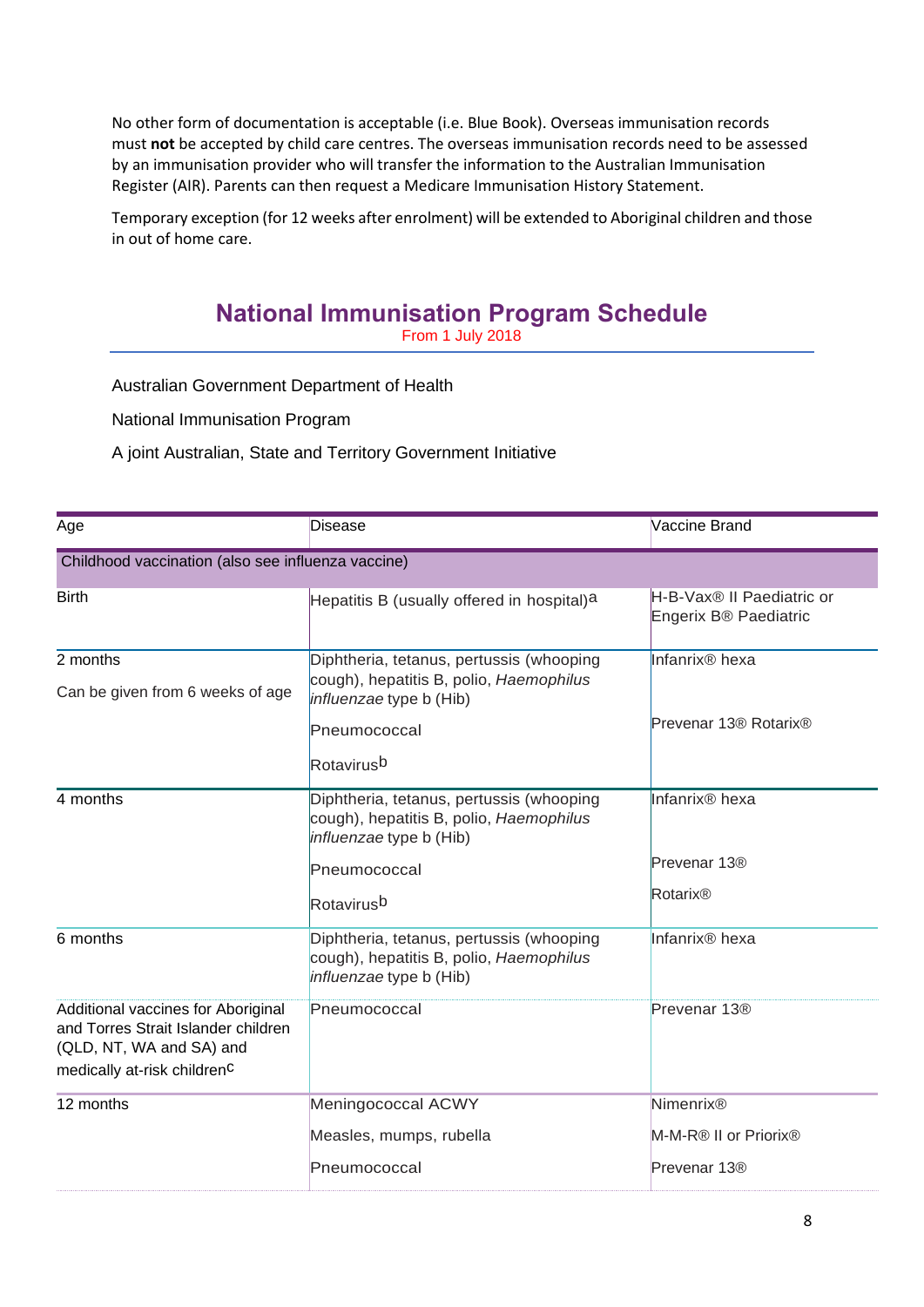| Age                                                                                                      | Disease                                                   | Vaccine Brand                                                                                        |
|----------------------------------------------------------------------------------------------------------|-----------------------------------------------------------|------------------------------------------------------------------------------------------------------|
| <b>Additional vaccines for Aboriginal</b><br>and Torres Strait Islander children<br>(QLD, NT, WA and SA) | <b>Hepatitis A</b>                                        | Vaqta® Paediatric                                                                                    |
| 18 months                                                                                                | Haemophilus influenzae type b (Hib)                       | <b>ActHIB®</b>                                                                                       |
|                                                                                                          | Measles, mumps, rubella, varicella<br>(chickenpox)        | Priorix-Tetra <sup>®</sup> or ProQuad <sup>®</sup><br>Infanrix <sup>®</sup> or Tripacel <sup>®</sup> |
|                                                                                                          | Diphtheria, tetanus, pertussis (whooping<br>cough)        |                                                                                                      |
| Additional vaccines for Aboriginal<br>and Torres Strait Islander children<br>(QLD, NT, WA and SA)        | <b>Hepatitis A</b>                                        | Vaqta® Paediatric                                                                                    |
| 4 years                                                                                                  | Diphtheria, tetanus, pertussis (whooping<br>cough), polio | Infanrix® IPV or Quadracel®                                                                          |
| Additional vaccines for medically at- Pneumococcal<br>risk children <sup>C</sup>                         |                                                           | Pneumovax 23 <sup>®</sup>                                                                            |

# **COVID 19**

The coronavirus is thought to spread mainly from person-to-person

-Between people who are in close contact with one another (within about 6 feet)

-Through respiratory droplets produced when an infected person coughs, sneezes, or talks These droplets can land in the mouths or noses of people who are nearby or possibly inhaled into the lungs

-More recent studies have shown that COVID-19 can even be spread by people who are not showing any symptoms

Ana Kindergarten is committed to following new safety measures for families, children, and staff in order to reduce the spread and keep everyone as healthy as possible.

Parents/Caregivers/ Families and Children must:

- comply with guidance issued by Government agencies, including in relation to attendance, quarantine and self-isolation. This includes:
	- o ensuring they/a child/a family member comply with isolation requirements and stay home for 14 days where required eg arriving in Australia from overseas or close contact with someone who has the virus
	- o ensuring they/a child/a family member stays at home if unwell
- seek medical attention if they develop a fever, cough, sore throat or shortness of breath within 14 days of arriving in Australia or last contact with a confirmed case. Call ahead before visiting the doctor/hospital to advise them of your symptoms, and wear a surgical mask when visiting the medical facility
- advise the service if they develop symptoms of the virus or are confirmed to have the virus while in isolation. This is particularly important if they have been at the service before isolation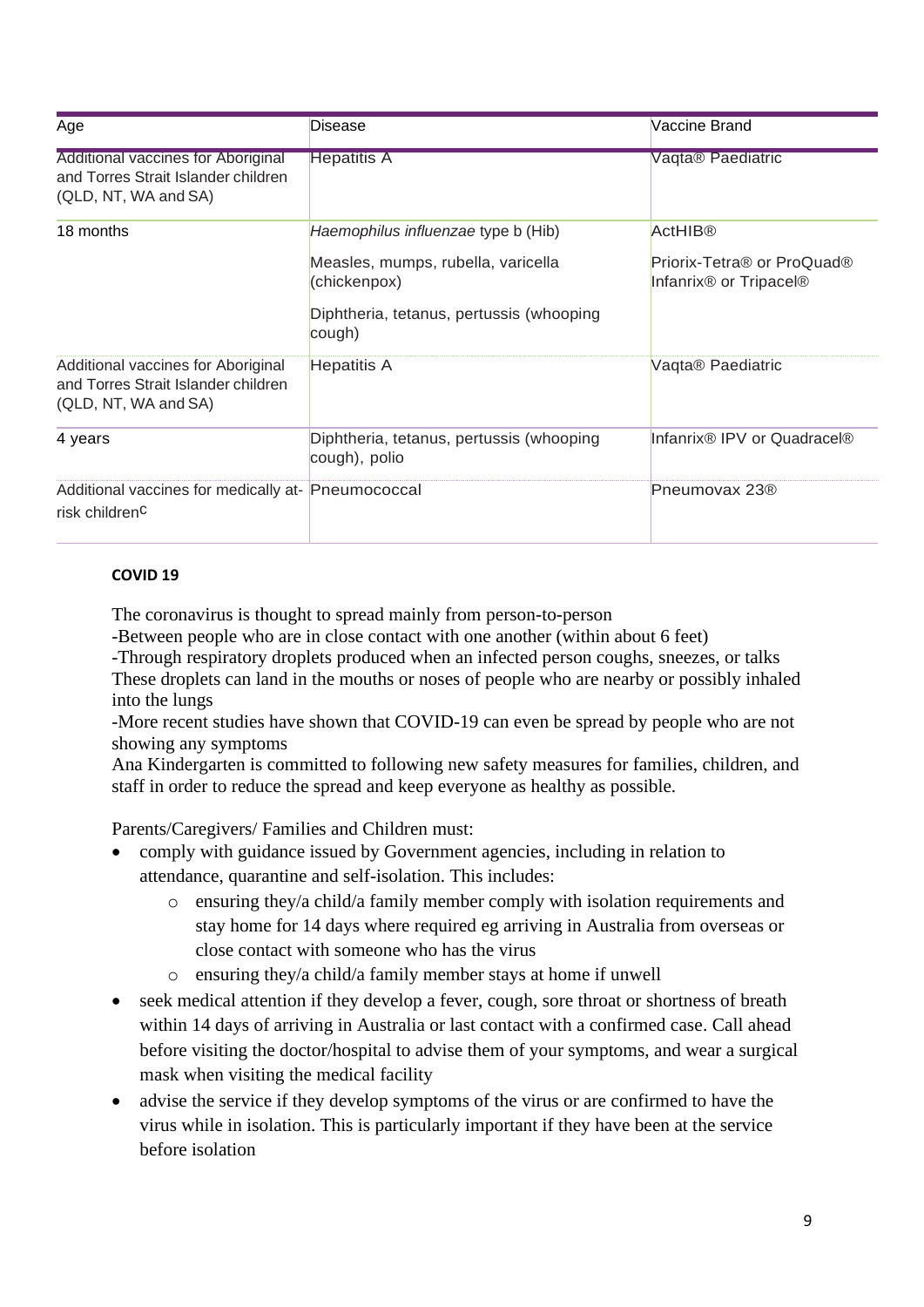• provide written clearance from a doctor after a period of isolation or quarantine confirming they/child/family member are not contagious and may return to the service.

Parents/Caregivers and Families must implement effective hygiene process**.** The coronavirus is most likely to spread from person-to-person through:

- direct close contact with a person while they are infectious
- close contact with a person with a confirmed infection who coughs or sneezes
- touching objects or surfaces like door handles or tables contaminated from a cough or sneeze from a person with a confirmed infection, and then touching your mouth or face.
- Practice social distances 1.5 meters
- Use hand sanitizer and wash hands with soaps on arrival and prior to departure

## **Child Care Subsidy**

Parents and Caregivers can apply for the Childcare Subsidy by using your Centrelink online account through myGov, or the Express Plus Centrelink app. Parents and Caregivers will be paying gap fees depending on their childcare subsidy eligibility. Full fees will be applied if Parents and Caregivers are not eligible for childcare subsidy .

## **What can families do to support service hygiene?**

Families can greatly assist service our childcare service by following simple hygiene procedures when they are at the service and by using good hygiene at home with children. One of the best ways to stop illness from spreading is through handwashing and drying. By washing hands with their child upon arrival and departure from the service, families can minimise infections that are brought into and leave the service. Please remind your child about when they should wash their hands. For example: before eating, after toileting and after touching an animal. Providing your child with a supply of spare clothes from home in a case of toileting accidents and food and liquid spills. Keeping your child at home when they are ill until they are no longer contagious and are well enough to return to centre.

## **Behaviour Management**

The centre will make every effort to work with parents or guardians to ensure a cooperative approach for children having difficulties with their behaviour. We are here to serve and protect all of our children. A parent may be called at work or home at any time the child exhibits uncontrollable behaviour that cannot be modified by the staff. The parent may be asked to take the child home immediately. The following steps may be taken regarding children who display chronic disruptive behaviour, upsetting to the emotional or physical wellbeing of another child or an adult.

First meeting with parent/guardian: The director/nominated supervisor may request that the parent or guardian meet for a conference. The problem will be defined on paper. Intervention strategies will be discussed. The best solution toward solving the problem will be agreed upon by the centre director/nominated supervisor, educator, and parent or guardian.

Second meeting: If the initial plan for helping the child fails, the parent will again be asked to meet with the director and teaching staff involved. Another attempt will be made to identify the problems, and establish a new, or revised, approach for supporting the child.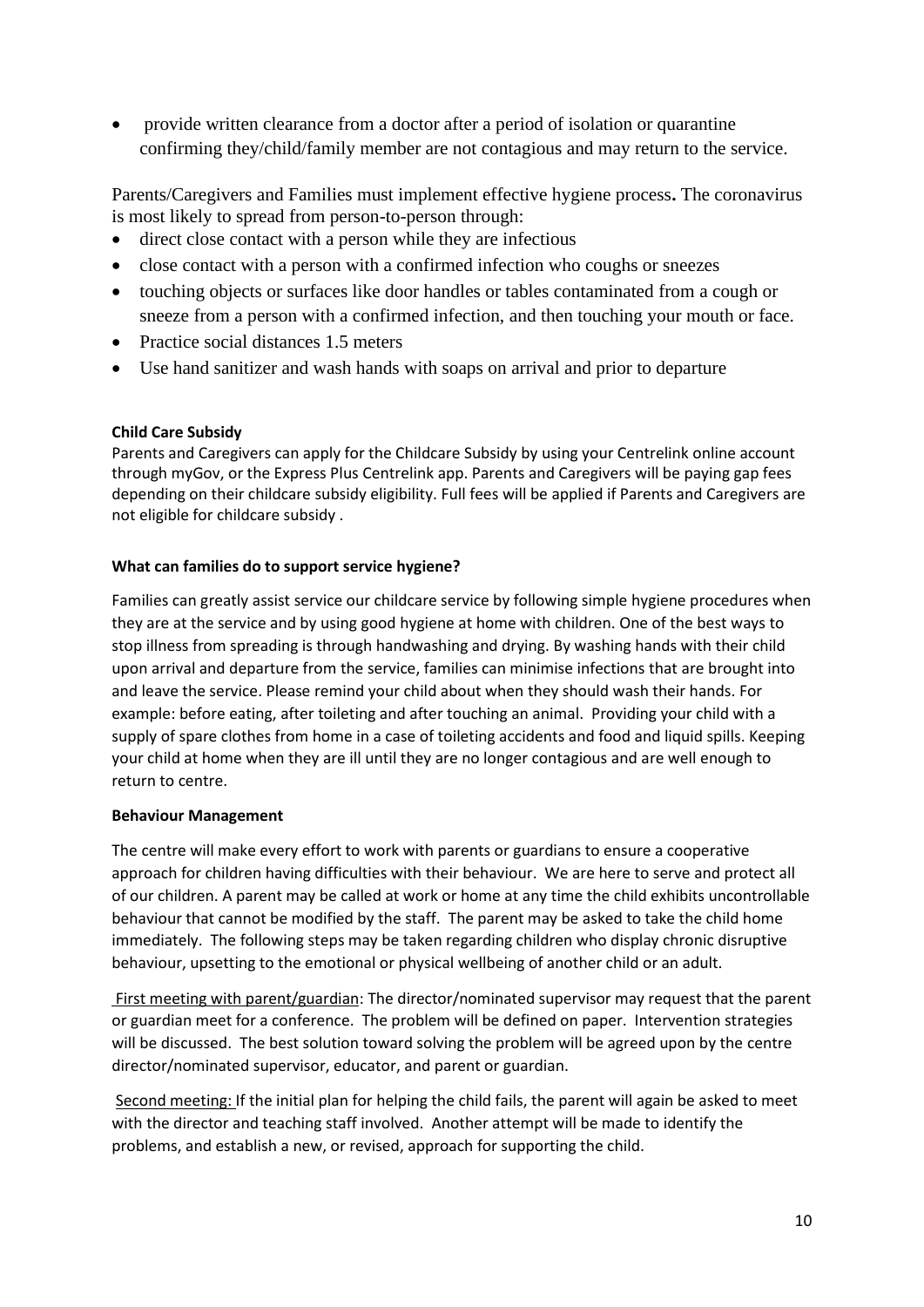Disenrolled: When the previous attempts have been followed and no progress has been made toward solving the problems, the child may be disenrolled from the centre at the discretion of the centre director.

If parents have any inappropriate behaviours which affect the wellbeing, safety and emotional of the children and staff, centre can dis-enrol the child and/or report the incident to police.

## **Emergency Drills/Lock down**

Throughout the year the Service will hold emergency drills which occur at any given time throughout the day. These are carried out in a well-organised and orderly manner. Also Educators will be trained in using the fire extinguishers that are in the Service. An emergency escape plan will be in every room.

## **Child protection**

Staff members, parents and stakeholders are required by law to report any suspected child abuse or neglect. Contact Child Protection Helpline on 132111 (24 hours, 7 days) or make an e-report if notification is not urgent https://reporter.childstory.nsw.gov.au/s/

## **Using the Service Safely**

- Never leave children unattended in cars while collecting children from the Service.
- Car parks are a dangerous place for children, always hold children's hands when arriving and leaving the service
- Never leave a door or gate open.
- Never leave your children unattended in a room.
- Children are not permitted into the kitchen and laundry areas.

## **Workplace Health and Safety Feedback**

We welcome all feedback regarding the safety of our service. If you see something that concerns you regarding safe work practises, the safety of building and equipment or general WHS, please contact the Nominated Supervisor immediately.

## **Custody orders**

Until custody has been established by a court action, one parent may not limit the other from picking up a child in our care. Please notify the centre immediately if any changes in custody orders. Certified custody orders must be given to the centre.

## **No nuts policy**

Ana Kindergarten strives to be a nut free environment. No Nuts Policy needs to be taken quite seriously because of its extremely dangerous consequences that it can pose on children.

Anaphylaxis is a severe life-threatening allergic reaction and needs to be regarded as a medical emergency. In most cases, anaphylactic reactions can be prevented with precautions to avoid the known allergen, however, when anaphylaxis occurs an emergency response is required. One common allergen is Nuts, and products containing them. Children, if they come in contact with an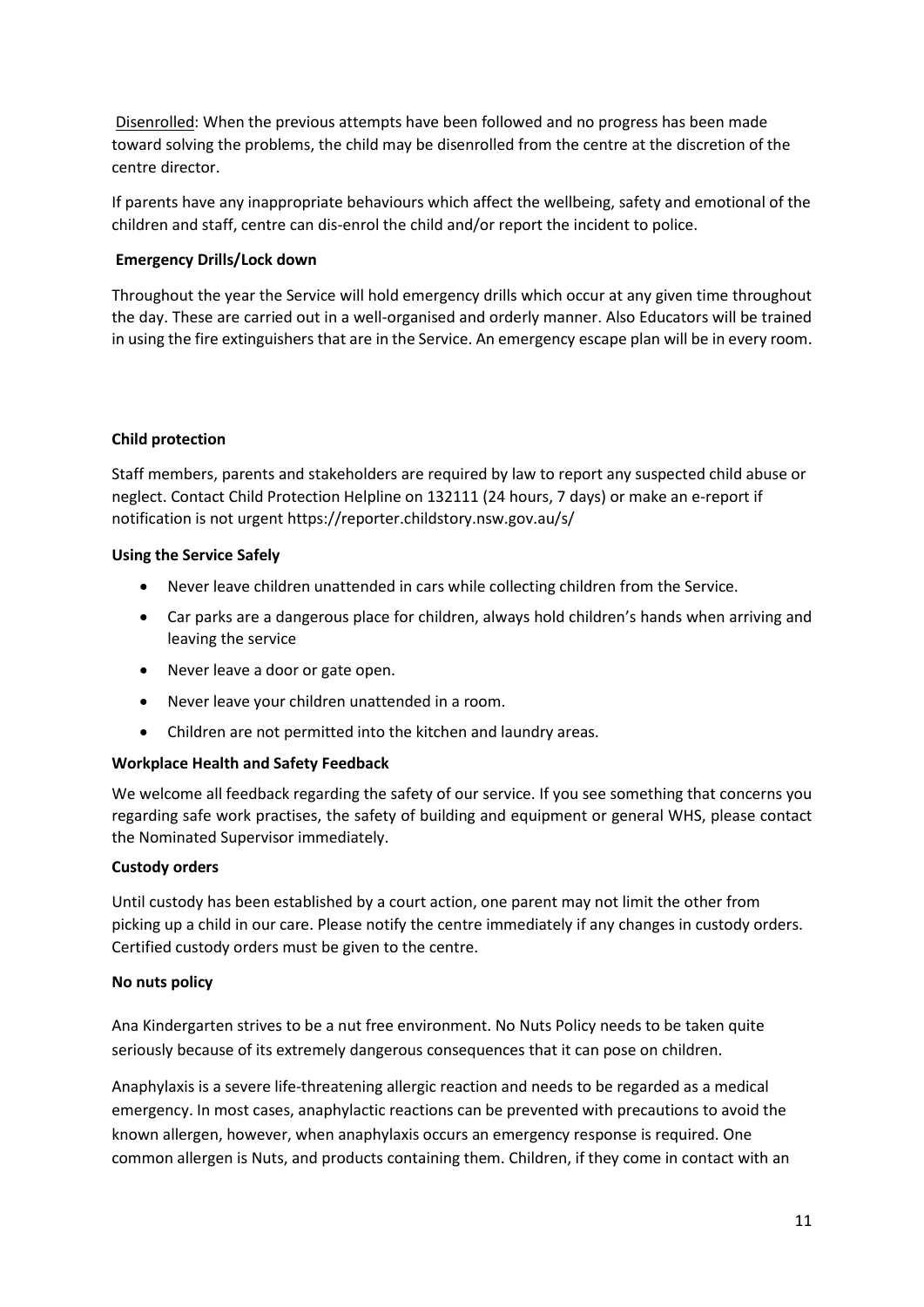allergen, can suffer life threatening consequences. It can be easily contracted from a simple handshake or touching of a table that may have traces of it.

Please keep this in mind when sending lunches, birthday treats, or any other snacks

# **Pick up and drop off -Sign in/out-Responsibilities for Receiving Child Care Subsidy (CCS)**

Parents / guardians are expected to accompany their child into the centre and sign in with the time that the child arrives. Educators are glad to assist you and your child at your drop -off time. Educators will not assume direct responsibility for your child until you are ready to walk out of the building. Please notify the class room educators when you are ready to leave. It is important for educators to keep a watchful eye on all the children in their care. At the end of the day ensure parents/guardians sign out your child at the time the child departs from the centre. Please try to arrive to pick up your child by 5:50pm. This is to give you time to speak to Educators about your child's day, pack up their belongings and be ready to leave by 6pm. If your child is not collected by 6pm, two Educators members are required to stay behind until you arrive. Please also consider that Educators members have other responsibilities outside of work.

If you are late to pick up your child, a late fee may apply. Parents are responsible for informing the centre if they are unable to arrange collection of the child by 6pm. At this time Educators will attempt to contact the parents by phone. If this is unsuccessful, Educators will then phone the Emergency Contacts listed on the child's enrolment form to arrange collection of the child.

# **Collection of children by other persons**

Children will only be released to persons nominated on the enrolment form or emergency collection form. However, in the event of an emergency, you may contact the centre to advise if you cannot collect your child and you have arranged for someone else to collect. You will need to provide the name and some details of the person and they will be asked to provide some form of photo identification before the child/ren can be released into their care.

# **Note: It is important to keep all contact details up to date in case of emergency.**

# **Confidentiality**

All information about children, parents, families and staffs is confidential and will not be disclosed to unauthorised person under any circumstance. Only the information necessary for the processing of CCB will be forwarded to Childcare management System (CCMS). All communication about your child will be kept as confidential as possible.

# **Parent grievance policy**

The centres aim is to welcome parent's comments and concerns in any area of our work and encourage parents to speak with us if you have any concerns or comments that may help us improve our Centre or our performance. Any parents with any concern or complaint in relation to the service provided are encouraged to speak to the Nominated Supervisor or Centre manager. We also provide complaint forms and suggestion boxes which are available next to the main office and also the entrance to the outdoor area.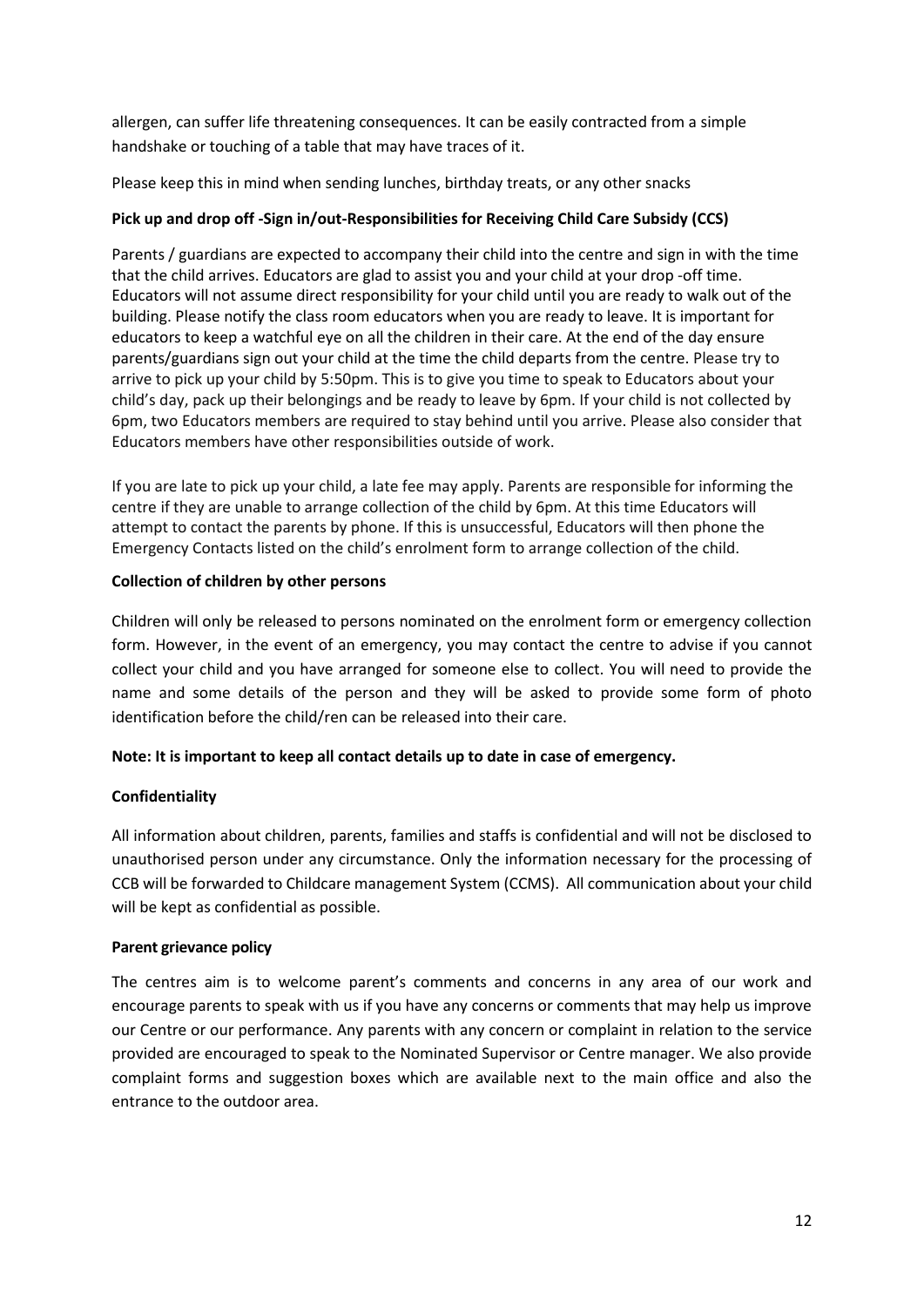If there is no response or action has not been taken or the issue cannot be resolved: parents are entitled to contact NSW Early Childhood Education and Care Directorate, **Department of Education and Communities** at **1800 619 113**

# **Parent's involvement –Parent Committee**

Ana Kindergarten Centre encourages parents and families to be involved in reviewing menu, philosophy, policies and procedures, parent meetings, workshops and engage in activities at our centre and any upcoming events (multicultural celebrations).

# **Waiting list:**

We abide by Australian Government Priority of Access Guidelines to allocated childcare places where there are more families requiring care than places available.

Below are the Priority of Access levels which the Service must follow when filling vacancies.

1. A child at risk of serious abuse of neglect.

2. A child of a single parent/guardian who satisfies, or of parents/guardians who both satisfy the work/training/study test under Section 14 of the A New Tax System (Family Assistance) Act 1999.ss

3. Any other child.

Within these three categories priority is also given to the following children

- Children in Aboriginal and Torres Strait Islander families.
- Children in families which include a disabled person.
- Children in families on low income (refer www.deewr.gov.au for current income threshold).
- Children in families from culturally and linguistically diverse backgrounds.
- Children in socially isolated families; Children of single parents/guardian.
- Children who have siblings

# **Enrolment Process**

If you wish to enroll your child into ANA Kindergarten, please call the contact the centre and fill out a waiting list form.

When a position is available, the centre will contact you (2 weeks approximately) before your child commencing date (the commencing date is written by parents in the waiting list form). You and your child must attend at least 2 orientation visits before your child enrolment process starts. After orientation days, centre director/nominated supervisor/ centre manager decide to offer or do not offer your child a position. If your child has additional needs such as ADHD, autism, speech delay or any other additional needs, a plan for applying funding and other arrangements should be discussed among director, nominated supervisor, centre manager, educators before the centre offers your child a position. If a position is offered to your child, you are required to provide the following documentation to progress the enrolment:

Fill out completed enrolment form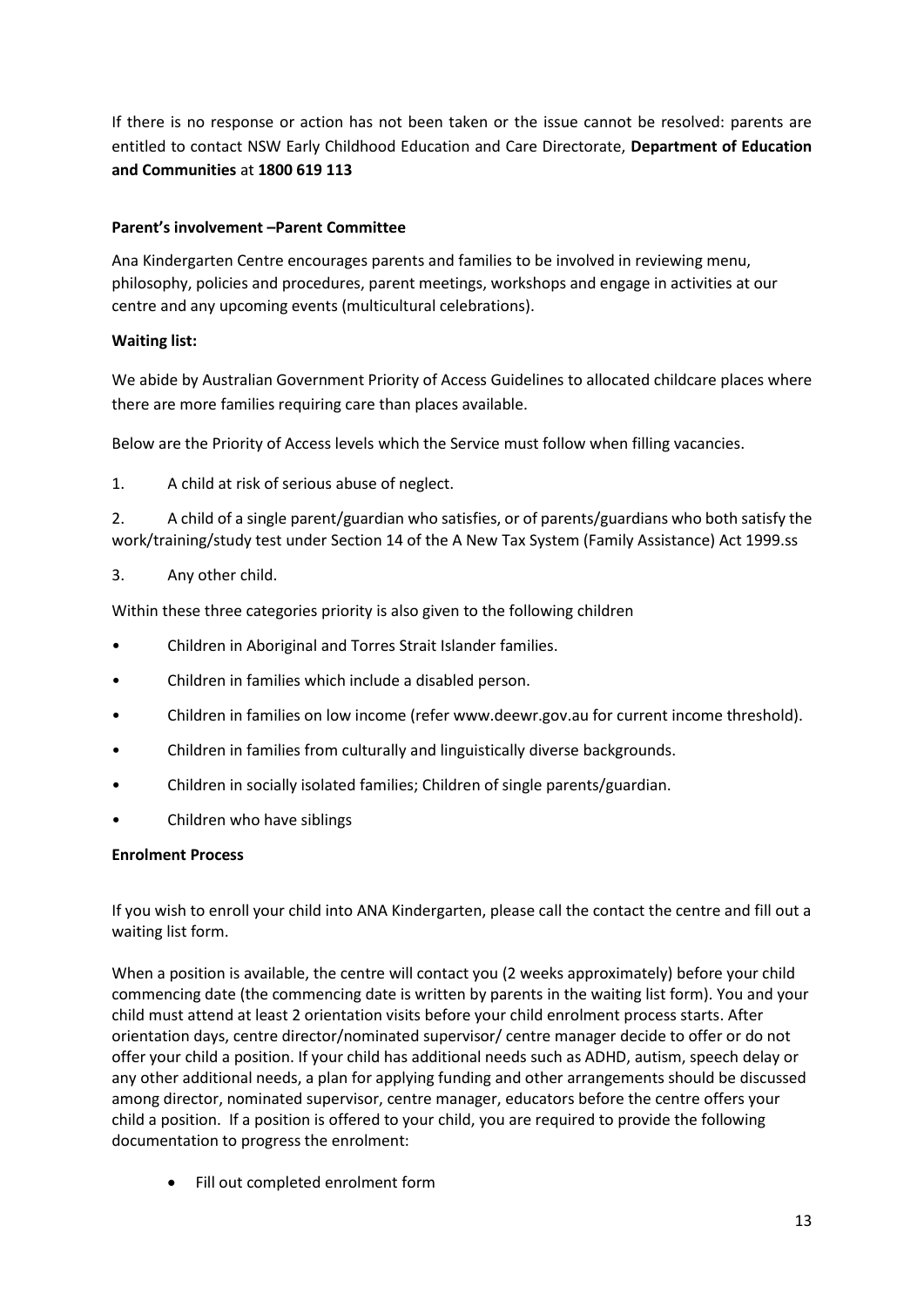- A copy of your Child's AIR Immunisation History Statement or catch up schedule AIR Immunisation History.
- A certified copy of your child's Birth Certificate/passport (The director can sight and certify an original birth certificate/passport)
- A copy of your Child's Medicare and Health Fund Number

## **Weekly Fees**

- Fees are payable one week in advance.

## **Bond, Enrolment Fee and Hat package Fee**

Parent will need to pay the following fees related to your child's enrolment

-Bond is \$220 (refundable)

-Enrolment fees (nonrefundable) \$30

-Hat package \$15 (non-refundable).

-There is no enrolment fees for the  $2^{nd}$ ,  $3^{rd}$  or  $4^{th}$  child from the one family who is currently attending Ana Kindergarten

-One week estimated fee is payable in advance

It is a condition of enrolment that bond (\$220), enrolment fee (\$30), hat package fee (\$15) and one week estimated fee are to be paid in advance before the enrolment is commenced.

Fees must be paid for every day your child is enrolled, including public holidays and when your child is sick or on holidays. A full daily fee is charged regardless of the number of hours your child attends. Fees is charged one week in advance.

If you are eligible for the childcare subsidy, please fill in your family assistance details on the enrolment form. **If you are not eligible or your details cannot be processed by Centrelink, full fees will be charged until this has been rectified. At such time centre will back pay you according to the date of formalising set by Centrelink, or you can keep back pay in your account as credit for paying fees for following weeks. If there is no back payment made to the centre from Centrelink, no back payment can be issued to parents.**

We are a non-profit organisation and the provision of our childcare service is reliant on prompt payment of fees. Therefore, to avoid any misunderstandings in our future relationship we take this opportunity to highlight some of the most important items in the terms and conditions of enrolment.

- **If fees are unpaid for a period of two weeks or more, your child position may be terminated and bond forfeited.**
- Under the Child Care Subsidy families are allowed 42 absence days per child, per financial year. These 42 allowable absences can be taken for any reason, including public holidays and when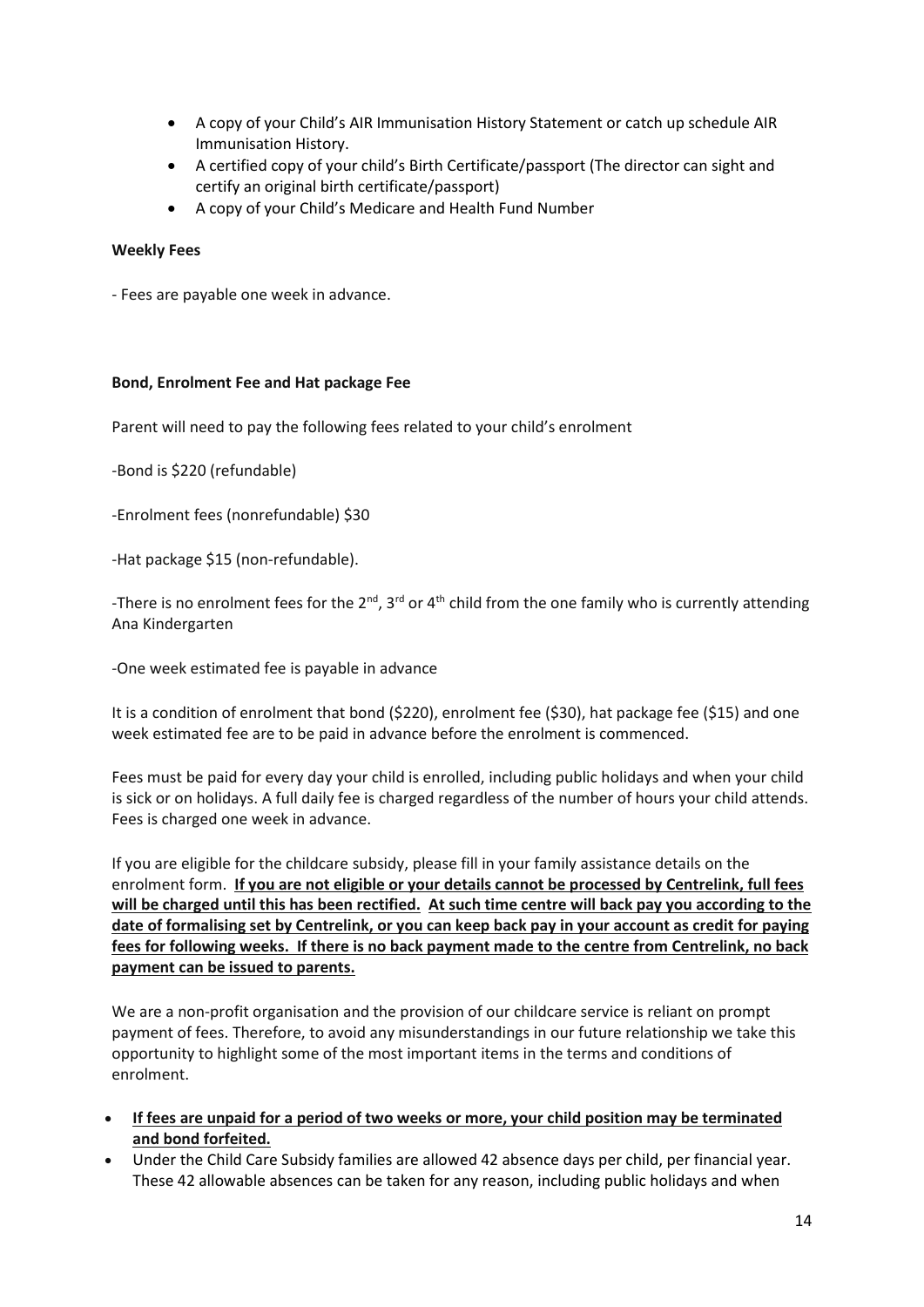children are sick, without the need for families to provide documentation to CCMS. Just like any other centre, fees are still payable on public holidays or when your child is absent for any reasons.

- If your child is to be absent, please ring the centre by 10am if possible. We also ask that parents let us know when the child may be returning to the centre.
- It is your responsibility to sign your child into and out of care. This is a licensing requirement as well as a condition for claiming Child Care Subsidy.
- Two weeks notification is required prior to withdrawal from the centre. That is, 10 working days at least. Upon withdrawal, accounts must be up to date with no fees outstanding in order to redeem your bond (bond can not be used for fees).

## **Hubhello-Direct Debit iPay**

All Fees are paid through Hubhello -Direct Debit (ipay) system. Please fill up the HubHello -direct Debit Form at the time of enrolment . Kindly read the terms and condition for ipay on the reserve side of ipay request form .

## **Late pick-up Fees**

• After 6.15 pm, late pick up fees is \$3.00 per minute (per child), late fees will be charged to your account. All accounts must be paid a week in advance.

## **Late Payment**

## **Any account which is in arrears each week one will incur a \$20 late payment fee.**

## **Important contact numbers and information for families**

## **Ana Kindergarten**

50 Susan St Auburn, NSW 2144

**Trading Hours:** Monday to Friday (7.30am to 6pm)

## **Emergency after operating hours- Contact Sumathi Suresh 04162283365**

**Phone:** 02 96431666

**Fax:** 02 9643 1032

**Email:** [ana@anatolian.org.au](mailto:ana@anatolian.org.au)

## **The Australian Children's Education and Care Quality Authority (ACECQA)**

Level 15, 255 Elizabeth Street

Sydney NSW 2000

**Phone**: 1300422327

**Email**[: enquiries@acecqa.gov.au](mailto:enquiries@acecqa.gov.au)

# **NSW Child Protection Helpline-133627 (24 hours, 7 days)**